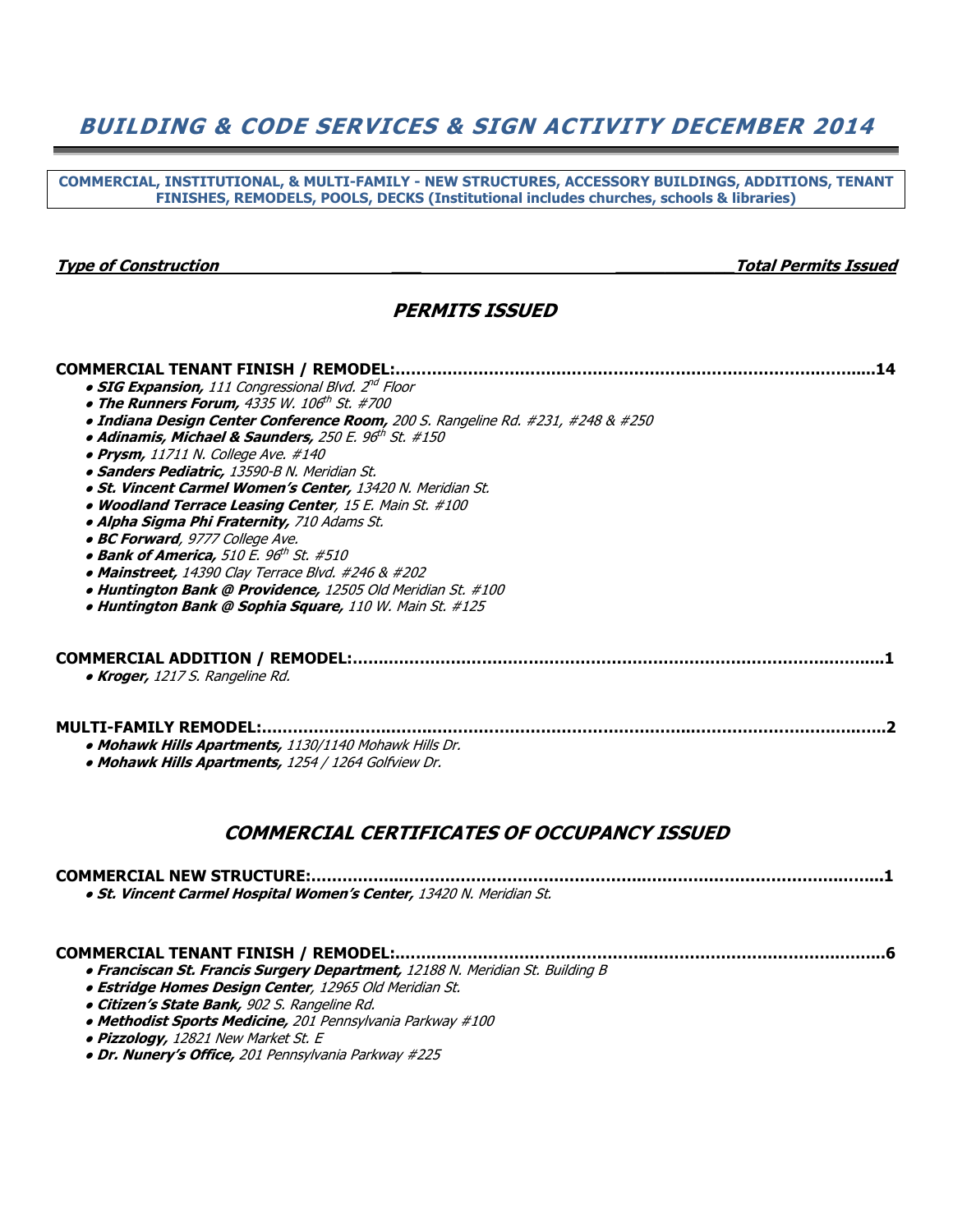|                                                                                                                                                              |   | <b>CARMEL UTILITIES PERMITS ISSUED: (Availability Fee Permits Included)</b>                                            |   |                                |                      |
|--------------------------------------------------------------------------------------------------------------------------------------------------------------|---|------------------------------------------------------------------------------------------------------------------------|---|--------------------------------|----------------------|
| <b>Water &amp; Sewer Permit:</b>                                                                                                                             | 9 | <b>Water Permits Only:</b>                                                                                             | 9 | <b>Prepaid Utilities:</b><br>0 |                      |
|                                                                                                                                                              |   |                                                                                                                        |   | <b>DECEMBER 2014</b>           | <b>DECEMBER 2013</b> |
| <b>TOTAL PERMITS ISSUED:</b> (EXCLUDING Water, Sewer, and Sign Permits)                                                                                      |   |                                                                                                                        |   | 74                             | 69                   |
| <b>TOTAL WATER &amp; SEWER PERMITS:</b>                                                                                                                      |   |                                                                                                                        |   | 18                             | 29                   |
| <b>TOTAL SIGN PERMITS:</b> (May not include signs approved for/with the issuance/guidelines of a Temporary Use permit)                                       |   |                                                                                                                        |   | 10                             | 35                   |
| <b>BUILDING INSPECTIONS PERFORMED:</b>                                                                                                                       |   |                                                                                                                        |   | 556                            | 472                  |
| <b>BUILDING PLAN REVIEWS:</b><br>(As of Feb. 2008: This # includes inspections plan reviews completed by the Building & Code staff for various permit types) |   | (The # includes inspections by Urban Forestry; but does not include Carmel Fire Dept. or Code Enforcement inspections) |   | 42                             | 61                   |
| <b>PUBLIC REQUEST FOR INFORMATION (RFI):</b>                                                                                                                 |   |                                                                                                                        |   | 28                             | 127                  |

# BUILDING & CODE SERVICES CODE ENFORCEMENT DECEMBER 2014

#### CODE ENFORCEMENT TASK REPORT SUMMARY FOR DECEMBER 2014

| <b>COMPLAINTS RECEIVED</b> | <b>TOTAL:</b> | <b>INSPECTION STATISTICS</b> | <b>TOTAL:</b> |
|----------------------------|---------------|------------------------------|---------------|
| <b>EMAIL</b>               | 4             | <b>NEW CASES</b>             | 29            |
| "MY CARMEL" APP            |               | INITIAL INSPECTIONS          | 24            |
| <b>PHONE</b>               | 10            | ABATEMENT                    |               |
| REFERRAL                   | 0             | <b>BZA AGENDA</b>            |               |
| <b>STAFF</b>               |               | INITIAL VIOLATION NOTICE     | 12            |
| WALK-IN                    | 0             | <b>RE-INSPECTIONS</b>        | 37            |
|                            |               | <b>CLOSED CASES</b>          | 24            |

#### CODE ENFORCEMENT MONTHLY REPORT FOR DECEMBER 2014

| <b>TYPE OF COMPLAINT/VIOLATION</b> | <b>NEW CASES</b> | <b>TYPE OF COMPLAINT/VIOLATION</b> | <b>NEW CASES</b> |
|------------------------------------|------------------|------------------------------------|------------------|
| BUILDING CODE VIOLATIONS           | 4                | PARKING IN LAWN/GREENBELT          | 6                |
| DRAINAGE OR EROSION                | 0                | PROPERTY MAINTENANCE               | 12               |
| <b>ENCROACHMENT</b>                |                  | RECREATIONAL VEHICLE               |                  |
| <b>FARM ANIMALS</b>                |                  | RIGHT-OF-WAY OBSTRUCTION           | 0                |
| <b>FENCE VIOLATION</b>             |                  | <b>ILLEGAL SIGNS</b>               | 77               |
| <b>GRASS OR WEEDS</b>              | 0                | <b>STAGNANT WATER</b>              | 0                |
| <b>HOME OCCUPATION</b>             |                  | <b>TRASH OR DEBRIS</b>             | 4                |
| NOISE REGULATIONS                  |                  | UNSAFE BUILDING                    |                  |
| OPEN AND ABANDONED                 |                  | VEHICLE DISPLAY, ON LAWN OR JUNK   |                  |
| <b>OUTDOOR STORAGE</b>             | $\Omega$         | ZONING USE VIOLATIONS              | 0                |
| <b>OTHER</b>                       |                  | <b>TOTAL</b>                       | 118              |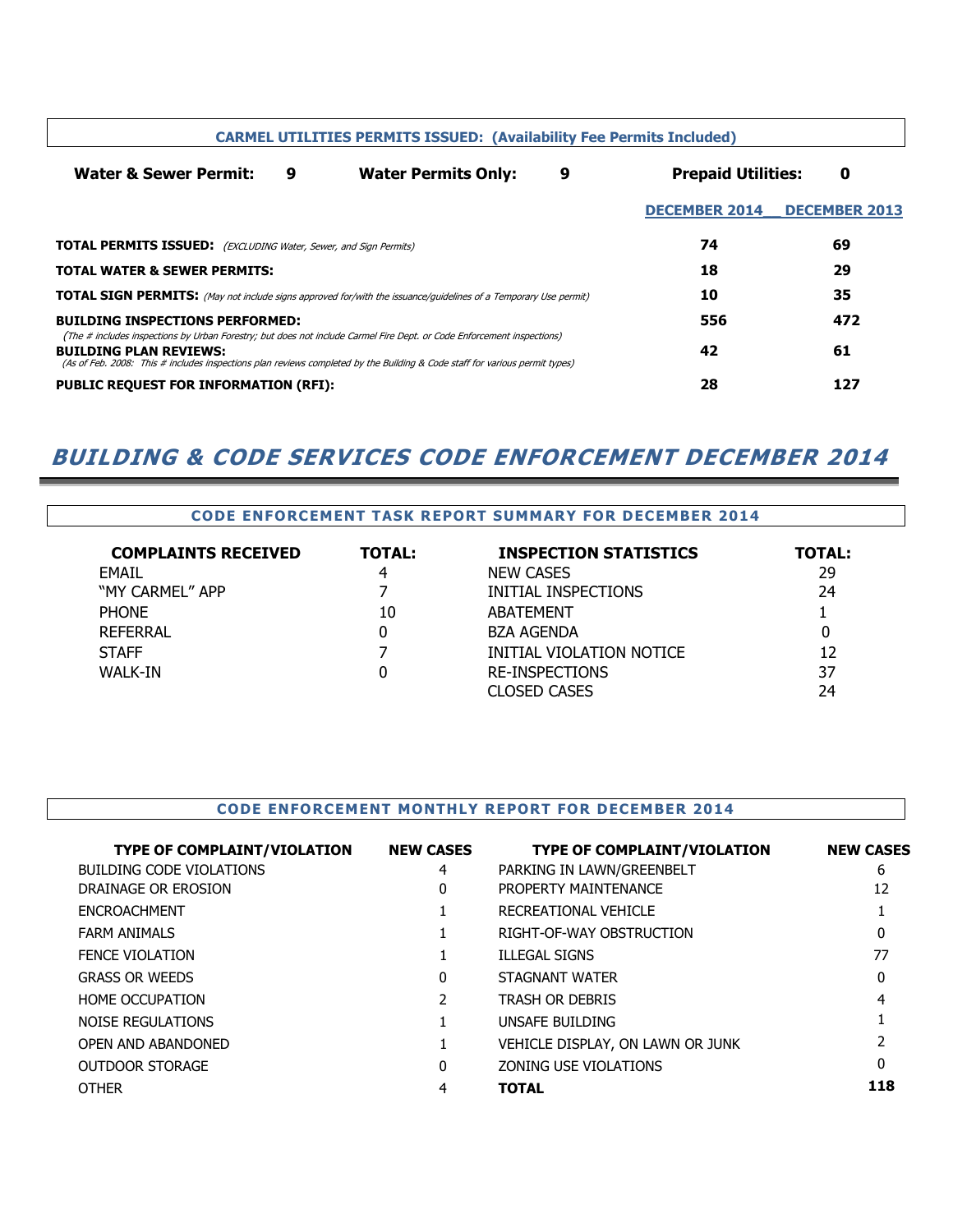| Y OF CAR                                                                                                                                                           |                                     |                    | <b>DECEMBER 2014</b>     |                |                       |
|--------------------------------------------------------------------------------------------------------------------------------------------------------------------|-------------------------------------|--------------------|--------------------------|----------------|-----------------------|
|                                                                                                                                                                    | <b>CITY OF CARMEL/CLAY TOWNSHIP</b> |                    |                          |                |                       |
|                                                                                                                                                                    | <b>DECEMBER</b>                     | <b>YTD</b>         | <b>DECEMBER</b>          | <b>YTD</b>     | <b>Difference YTD</b> |
|                                                                                                                                                                    | 2014                                | 2014               | 2013                     | 2013           | 2013-2014             |
| <b>SINGLE FAMILY</b>                                                                                                                                               | 23                                  | 310                | 20                       | 394            | 84-                   |
| SINGLE FAMILY TOWN HOMES (Not charted as separate permit                                                                                                           |                                     |                    |                          |                |                       |
| until spring 2003.)                                                                                                                                                |                                     |                    |                          |                |                       |
| Total # of Buildings: 6; Total # of parcels: 18                                                                                                                    | $\bf{0}$                            | 61                 | 6                        | 44             | $17+$                 |
| <b>TWO-FAMILY</b><br>Total # of Dwelling Units:                                                                                                                    | $\mathbf{0}$<br>$\bf{0}$            | $\overline{2}$     | $\mathbf{0}$<br>$\bf{0}$ | 4              | $2 -$<br>$\mathbf{0}$ |
| <b>MULTI-FAMILY</b>                                                                                                                                                | $\mathbf{2}$                        | 55                 | $\overline{\mathbf{4}}$  | 12             | $43+$                 |
| <b>Total # of Dwelling Units:</b>                                                                                                                                  |                                     | 735                | 20                       | 293            | $442+$                |
| <b>TOTAL # PERMITS ISSUED:</b><br><b>TOTAL # of DWELLING UNITS:</b>                                                                                                | 25<br>27                            | 428<br><b>1110</b> | 30<br>46                 | 454<br>735     | $26 -$<br>$375+$      |
|                                                                                                                                                                    |                                     |                    |                          |                |                       |
| <b>ROOM ADDITION</b><br><b>ROOM ADDITION &amp; INTERIOR REMODEL</b>                                                                                                | $\overline{2}$                      | 36                 | 1                        | 34             | $2+$                  |
| <b>COMBINATION</b>                                                                                                                                                 | $\bf{0}$                            | 14                 | $\bf{0}$                 | 12             | $2+$                  |
| <b>RESIDENTIAL REMODEL</b>                                                                                                                                         | $\overline{7}$                      | 149                | 6                        | 139            | $10+$                 |
| PORCH ADDITION                                                                                                                                                     | $\mathbf{1}$                        | 34                 | $\bf{0}$                 | 39             | $5-$                  |
| <b>PORCH &amp; DECK COMBINATION ADDITION</b>                                                                                                                       | $\bf{0}$                            | 5                  | $\mathbf{0}$             | 10             | $5-$                  |
|                                                                                                                                                                    |                                     |                    |                          |                |                       |
| <b>DECK ADDITION</b>                                                                                                                                               | 1                                   | 17                 | $\bf{0}$                 | 28             | $11-$                 |
| <b>RESIDENTIAL ACCESSORY BLDG.</b>                                                                                                                                 | 1                                   | 27                 | 1                        | 28             | $1-$                  |
| <b>RESIDENTIAL SWIMMING POOL/SPA</b>                                                                                                                               | $\bf{0}$                            | 56                 | $\bf{0}$                 | 62             | $6-$                  |
| <b>GARAGE/CARPORT Attached</b>                                                                                                                                     | $\mathbf{0}$                        | 5                  | $\overline{2}$           | $\overline{7}$ | $2 -$                 |
| <b>GARAGE/CARPORT Detached</b>                                                                                                                                     | 1                                   | 10                 | $\bf{0}$                 | 3              | $7+$                  |
| <b>COMMERCIAL BUILDING</b>                                                                                                                                         | $\bf{0}$                            | 16                 | $\mathbf{1}$             | 16             | $\bf{0}$              |
| <b>COMMERCIAL ADDITION</b>                                                                                                                                         | $\bf{0}$                            | $\overline{2}$     | $\bf{0}$                 | $\overline{2}$ | $\bf{0}$              |
| <b>COMMERCIAL REMODEL</b>                                                                                                                                          | 6                                   | 79                 | $\overline{\mathbf{4}}$  | 70             | $9+$                  |
| <b>COMMERCIAL ADDITION &amp; REMODEL</b>                                                                                                                           |                                     |                    |                          |                |                       |
| <b>COMBINATION</b>                                                                                                                                                 | 1                                   | 5                  | $\bf{0}$                 | 2              | $3+$                  |
| <b>COMMERCIAL SWIMMING POOL</b>                                                                                                                                    | $\bf{0}$                            | $\overline{2}$     | $\mathbf{0}$             | 1              | $1+$                  |
| <b>COMMERCIAL ACCESSORY BLDG</b>                                                                                                                                   | $\bf{0}$                            | $\overline{2}$     | $\bf{0}$                 | $\mathbf{2}$   | $\bf{0}$              |
| <b>COMMERCIAL TENANT SPACE</b>                                                                                                                                     | 8                                   | 59                 | 8                        | 87             | $28 -$                |
| <b>COMMERCIAL DECK</b>                                                                                                                                             | $\bf{0}$                            | $\bf{0}$           | $\bf{0}$                 | $\bf{0}$       | $\bf{0}$              |
| <b>TEMPORARY USE</b>                                                                                                                                               | $\overline{2}$                      | 59                 | $\overline{2}$           | 61             | $2 -$                 |
| <b>MASSAGE THERAPIST PERMIT</b>                                                                                                                                    | 3                                   | 65                 | $\mathbf{1}$             | 27             | $38+$                 |
| <b>INSTITUTIONAL BUILDING</b> (INSTITUTIONAL includes churches, schools,<br>libraries, & public hospitals)                                                         | $\bf{0}$                            | 4                  |                          |                | $2 -$                 |
| <b>INSTITUTIONAL ADDITION</b>                                                                                                                                      | $\bf{0}$                            | 1                  | 1<br>$\bf{0}$            | 6<br>$\bf{0}$  | $1+$                  |
|                                                                                                                                                                    |                                     |                    |                          | 7              |                       |
| <b>INSTITUTIONAL REMODEL</b><br><b>INSTITUTIONAL ADDITION &amp; REMODEL</b>                                                                                        | $\bf{0}$                            | 1                  | $\bf{0}$                 |                | $6-$                  |
| <b>COMBINATION</b>                                                                                                                                                 | $\bf{0}$                            | $\bf{0}$           | $\bf{0}$                 | 1              | 1-                    |
| <b>INSTITUTIONAL ACCESSORY BLDG</b>                                                                                                                                | $\mathbf{0}$                        | $\overline{2}$     | $\mathbf{0}$             | $\mathbf{0}$   | $2+$                  |
| <b>INSTITUTIONAL SWIMMING POOL</b>                                                                                                                                 | $\bf{0}$                            | $\bf{0}$           | $\bf{0}$                 | $\bf{0}$       | $\bf{0}$              |
| <b>INSTITUTIONAL DECK</b>                                                                                                                                          | $\bf{0}$                            | $\mathbf{0}$       | $\bf{0}$                 | $\bf{0}$       | $\bf{0}$              |
| <b>UNDERGROUND TANK</b>                                                                                                                                            | $\bf{0}$                            | $\bf{0}$           | $\bf{0}$                 | $\bf{0}$       | $\bf{0}$              |
| <b>MOVE</b>                                                                                                                                                        | $\bf{0}$                            | $\mathbf{0}$       | $\bf{0}$                 | $\bf{0}$       | $\bf{0}$              |
|                                                                                                                                                                    | $\bf{0}$                            | $\bf{0}$           | $\bf{0}$                 | $\bf{0}$       | $\bf{0}$              |
| <b>MANUFACTURED HOME</b>                                                                                                                                           | 3                                   | 25                 |                          | 9              |                       |
| <b>CELL TOWER/Co-Locate/Satellite Dish</b><br><b>DEMOLITION</b>                                                                                                    |                                     |                    | $\bf{0}$                 |                | $16+$                 |
| Residential: 2; Commercial: 0; Institutional: 0                                                                                                                    | $\overline{2}$                      | 56                 | 3                        | 35             | $21+$                 |
| ELECTRICAL (Residential or Commercial permits pulled for minor electrical                                                                                          |                                     |                    |                          |                |                       |
| work & inspection ONLY)                                                                                                                                            | 11                                  | 95                 | 4                        | 96             | $1 -$                 |
| <b>TOTAL PERMITS ISSUED:</b><br>**NOTE: Permit statistics listed are updated as often as possible--removing voided permit #'s from the appropriate columns/totals. | 74                                  | 1.254              | 64                       | 1,238          | $16+$                 |

ESTIMATED COST OF CONSTRUCTION IN CLAY TOWNSHIP FOR DECEMBER 2014: \$21,565,682.00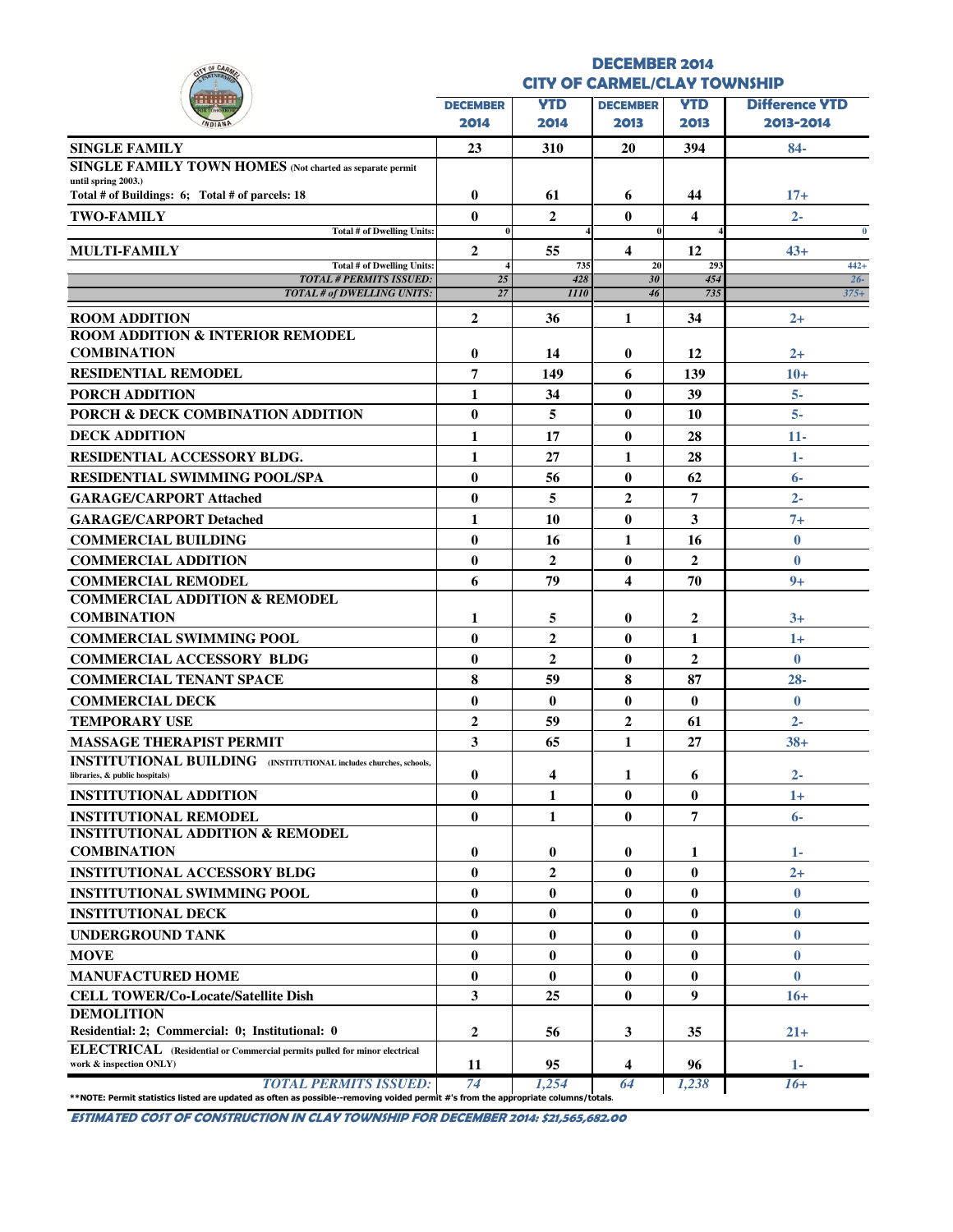## DEPARTMENT OF COMMUNITY SERVICES

INCOME REPORT DECEMBER 1-31, 2014



| <b>Transaction Types:</b>                                                                                          | # of Transactions:<br><b><i>INDIANA</i></b> | <b>Total Income of Transactions:</b> |
|--------------------------------------------------------------------------------------------------------------------|---------------------------------------------|--------------------------------------|
| <b>BUILDING PERMITS:</b> [Building permits includes the fee for full Certificate of Occupancy (C/O) or Substantial |                                             |                                      |
| Completion (C.S.C.) that will be issued, when required.]                                                           | 54                                          | \$<br>88,484.22                      |
| <b>DEMOLITION PERMITS:</b>                                                                                         | 2                                           | \$<br>642.00                         |
| <b>ELECTRICAL PERMITS:</b> (Separate electrical/meter inspections-no other work being done.)                       | 12                                          | \$<br>2,070.50                       |
| <b>LATE FEES:</b>                                                                                                  | $\mathbf 0$                                 | \$                                   |
| <b>MASSAGE THERAPIST PERMITS/RENEWALS:</b>                                                                         | 3                                           | \$<br>60.00                          |
| RE-INSPECTION, EXTRA/ADDITIONAL INSPECTION, AND/OR TEMPORARY C/O / C.S.C.<br>FEES:                                 | 41                                          | \$<br>2,948.50                       |
| PLAN AMENDMENT: (COMMERCIAL/INSTITUTIONAL)                                                                         | 1                                           | \$<br>320.50                         |
| PLAN AMENDMENT: (RESIDENTIAL)                                                                                      | 2                                           | \$<br>334.08                         |
| <b>SPECIAL EVENT PERMITS:</b>                                                                                      | 1                                           | \$<br>160.00                         |
| TEMPORARY USE PERMITS/EXTENSIONS:                                                                                  | 0                                           | \$                                   |
| <b>ADLS: (Applications)</b>                                                                                        | 1                                           | \$<br>967.00                         |
| <b>ADLS AMENDMENTS:</b>                                                                                            | 1                                           | \$<br>897.00                         |
| <b>COMMITMENT AMENDMENTS:</b>                                                                                      | 1                                           | \$<br>1,238.00                       |
| <b>DEVELOPMENT PLAN:</b>                                                                                           | 2                                           | \$<br>6,262.96                       |
| <b>DEVELOPMENT PLAN AMENDMENTS:</b>                                                                                | 0                                           | \$<br>$\overline{\phantom{a}}$       |
| <b>HPR REVIEWS:</b>                                                                                                | 0                                           | \$                                   |
| <b>ORDINANCE AMENDMENT APPLICATIONS:</b>                                                                           | 0                                           | \$                                   |
| <b>PLAT VACATIONS:</b>                                                                                             | 0                                           | \$                                   |
| <b>PRIMARY PLATS:</b>                                                                                              | 0                                           | \$<br>-                              |
| <b>PRIMARY PLAT AMENDMENTS:</b>                                                                                    | 0                                           | \$<br>$\overline{\phantom{a}}$       |
| <b>PUD ORDINANCES:</b>                                                                                             | 0                                           | \$                                   |
| <b>REZONE:</b>                                                                                                     | 0                                           | \$                                   |
| <b>SDR SITE PLAN REVIEWS:</b>                                                                                      | 0                                           | \$                                   |
| <b>SECONDARY PLATS / REPLATS:</b>                                                                                  | 1                                           | \$<br>156.50                         |
| <b>SUBDIVISION WAIVERS:</b>                                                                                        | 0                                           | \$                                   |
| <b>ZONING WAIVER:</b>                                                                                              | 1                                           | \$<br>967.00                         |
| <b>TAC ONLY APPLICATIONS:</b>                                                                                      | 0                                           | \$                                   |
| <b>COMMITMENT AMENDMENT:</b>                                                                                       | 0                                           | \$                                   |
| <b>DEVELOPMENT STANDARDS VARIANCES:</b>                                                                            | 0                                           | \$<br>$\overline{\phantom{a}}$       |
| <b>HEARING OFFICER REVIEWS:</b>                                                                                    | 0                                           | \$<br>-                              |
| <b>SPECIAL EXCEPTION VARIANCE:</b>                                                                                 | 0                                           | \$                                   |
| <b>SPECIAL USES: (Inlcudes Special Use Amendments)</b>                                                             | 0                                           | \$                                   |
| <b>USE VARIANCES:</b>                                                                                              | 1                                           | \$<br>1,223.00                       |
| <b>SIGN PERMITS:</b>                                                                                               | 9                                           | \$<br>1,580.96                       |
| <b>ADMINSTRATIVE APPROVALS:</b>                                                                                    | 2                                           | \$<br>51.00                          |
| <b>APPEALS:</b>                                                                                                    | 0                                           | \$<br>$\blacksquare$                 |
| <b>TIME EXTENSIONS:</b>                                                                                            | 0                                           | \$<br>$\overline{\phantom{a}}$       |
| <b>TRAFFIC STUDIES:</b>                                                                                            | 0                                           | \$                                   |
| MISC.: (COPIES/MAPS/DUPLICATE PLARCARDS/ETC)                                                                       | 7                                           | \$<br>3,516.50                       |
| <b>ZONING DETAILS/LETTER:</b>                                                                                      | 0                                           | \$                                   |
| <b>ZONING ORDINANCES: (Copies of)</b>                                                                              | 0                                           | \$                                   |
| <b>PARK &amp; RECREATION IMPACT FEE: (PRIF)</b>                                                                    | 18                                          | \$<br>42,481.00                      |
| <b>TOTALS:</b>                                                                                                     |                                             |                                      |
| <b>GENERAL FUND:</b>                                                                                               |                                             | \$<br>111,879.72                     |
| PRIF ACCOUNT # 106:                                                                                                |                                             | \$<br>42,481.00                      |
| <b>UTILITY FEES: (Sewer/Water permits)</b>                                                                         |                                             | \$<br>55,789.00                      |
| <b>TOTAL DEPOSIT:</b>                                                                                              |                                             | \$<br>210,149.72                     |
| Last Month's General Fund Deposit:                                                                                 |                                             | \$<br>155,472.83                     |
| <b>Last Month's Total Deposit:</b>                                                                                 |                                             | \$<br>480,314.83                     |
|                                                                                                                    |                                             |                                      |

NOTE: Receipts were deposited for 21 business days this month.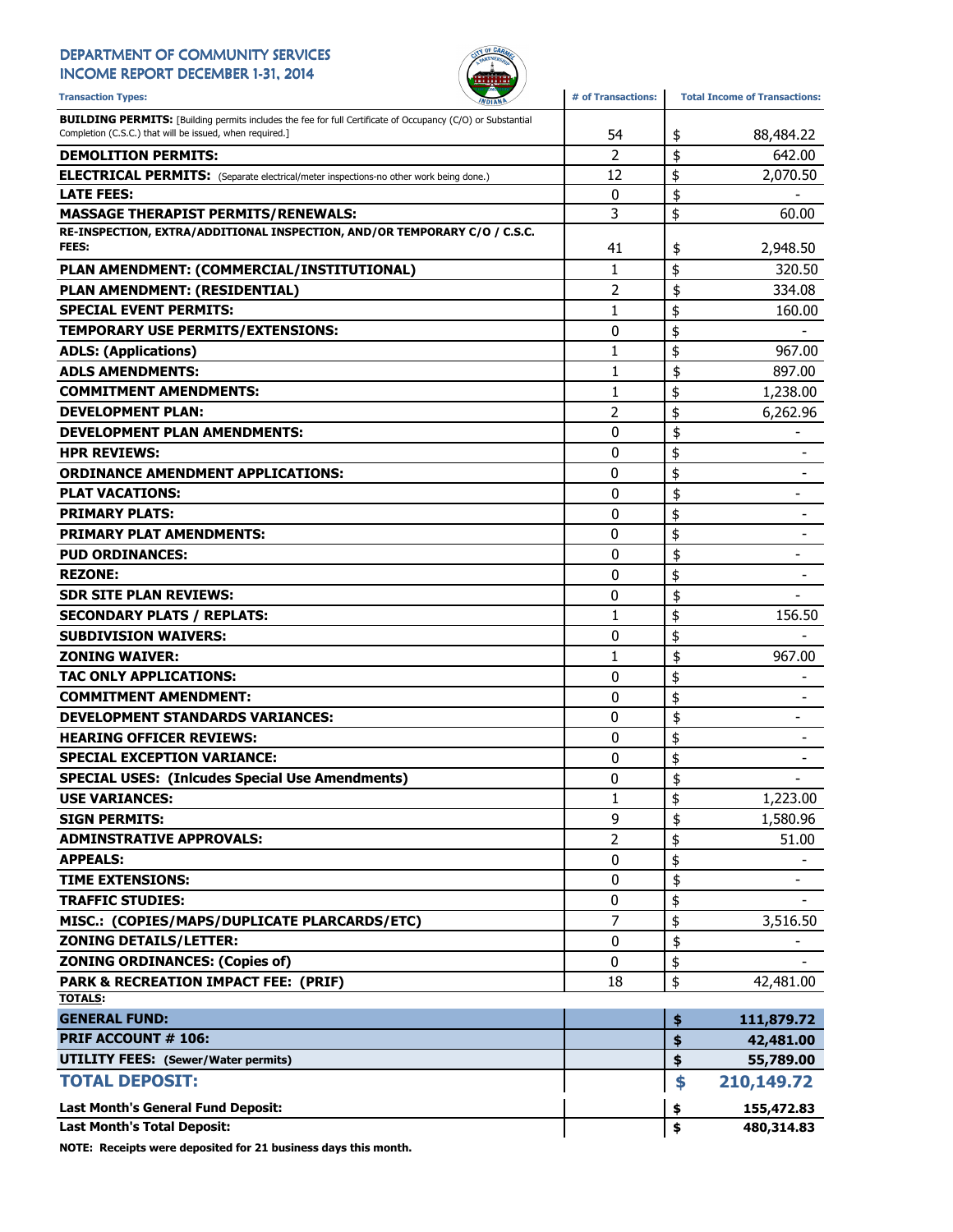## SPECIAL STUDIES COMMITTEE ACTIVITY CITY OF CARMEL/CLAY TOWNSHIP – DECEMBER 2, 2014

| <b>MEIJER STORE REMODEL</b><br>1424 W. Carmel Dr.<br>The applicant seeks approvals for alterations to the front<br>building façade, garden area, fuel canopy, and other minor<br>alterations.<br>Docket #: 14080002                                                                        | <b>ADLS Amend</b> | Tabled to January 6, 2015                                                             |
|--------------------------------------------------------------------------------------------------------------------------------------------------------------------------------------------------------------------------------------------------------------------------------------------|-------------------|---------------------------------------------------------------------------------------|
| <b>McDONALD's AT THE BRIDGES</b><br>11550 N. Illinois St.<br>The applicant seeks site plan & design approval for a 4,766 sq. ft.<br>restaurant building with dual drive thrus.<br>Docket #: 14070011                                                                                       | DP / ADLS         | Discussed, then will continue in Special Studies on<br><b>January 6, 2015</b>         |
| <b>GETGO AT THE BRIDGES</b><br>11480 Illinois St.<br>The applicant seeks site plan and design approvals to modify the<br>prior-approved site plan, building architecture, signage,<br>landscaping, etc. for a convenience store with fuel/gas station<br>and canopy.<br>Docket #: 14110004 | <b>ADLS Amend</b> | Approved 5-0                                                                          |
| <b>MIDTOWN CARMEL PUD REZONE</b><br>444 S. Rangeline Rd.<br>The applicant seeks approval to rezone 15.36 acres from I-1, B-1,<br>B-2, C-2 & Carmel Drive-Range Line Rd. overlay, to PUD/Planned<br><b>Unit Development.</b><br>Docket #: 14090009                                          | Rezone            | Approved 5-0 with favorable recommendation to Plan<br>Commission on December 16, 2014 |

## SUBDIVISION COMMITTEE ACTIVITY CITY OF CARMEL/CLAY TOWNSHIP – DECEMBER 2, 2014

| WOODGATE SUBDIVISION, WALL ALONG 146TH ST.<br>Woodgate Drive and 146 <sup>th</sup> St.<br>The applicant seeks approval for an 8-ft tall concrete wall to run<br>along the backs of 11 residential lots along 146 <sup>th</sup> Street, to<br>replace and existing wooden fence.<br>Docket #: 12090014 | <b>ADLS Amend</b>   | Moved to December 16 Plan Commission agenda                                                                                                    |
|-------------------------------------------------------------------------------------------------------------------------------------------------------------------------------------------------------------------------------------------------------------------------------------------------------|---------------------|------------------------------------------------------------------------------------------------------------------------------------------------|
| <b>HUNTINGTON BANK ATM, MERCHANTS' SQUARE</b><br>2140 E. 116 <sup>th</sup> St.<br>The applicant seeks site plan and design approval for a free-<br>standing ATM to be erected near the southern end of the Marsh<br>grocery store parking lot.<br>Docket #: 14110003                                  | <b>ADLS Amend</b>   | Approved 5-0                                                                                                                                   |
| SUNRISE ON THE MONON, PRIMARY PLAT<br>9876 Westfield Blvd.<br>The applicant seeks primary plat approval for 149 lots on 80.135<br>acres, plus Common Areas and Block A. The site is currently<br>pending a rezone from S-2/Residence to PUD/Planned Unit<br>Development.<br>Docket #: 14080019        | <b>Primary Plat</b> | Approved 5-0 with favorable recommendation to Plan<br>Commission on December 16, 2014 pending approval<br>by City Council on December 15, 2014 |

## PLAN COMMISSION ACTIVITY CITY OF CARMEL/CLAY TOWNSHIP – DECEMBER 16, 2014

| <b>PENSKE CHEVROLET PARKING EXPANSION</b><br>3202 E. 96 <sup>th</sup> St.<br>The applicant seeks site plan and design approval for a 100<br>space vehicle inventory & display parking area.<br>Docket #: 14070008 | DP / ADLS | Tabled to January 20, 2015 |
|-------------------------------------------------------------------------------------------------------------------------------------------------------------------------------------------------------------------|-----------|----------------------------|
|                                                                                                                                                                                                                   |           |                            |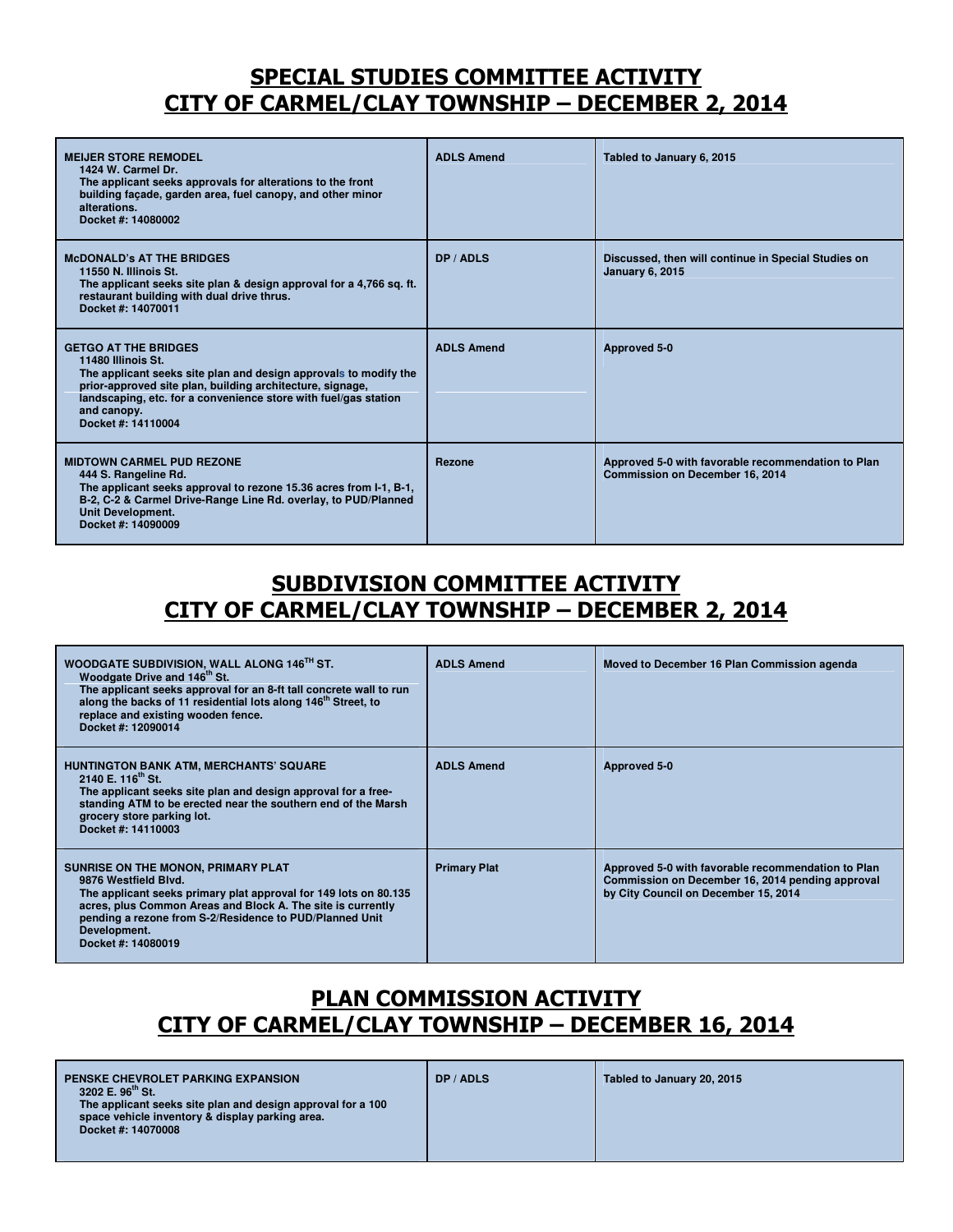| <b>321 WEST MAIN STREET REZONE</b><br>321 W. Main St.<br>The applicant seeks approval to rezone two parcels (totaling 0.33<br>acres) from R-2/Residential, to B-5/Business.<br>Docket #: 14100008                                                                                                                                                                                                                                                                                                                         | <b>Rezone</b>                     | Discussed, then sent to Subdivision Committee on<br><b>January 6, 2015</b>                                                                                       |
|---------------------------------------------------------------------------------------------------------------------------------------------------------------------------------------------------------------------------------------------------------------------------------------------------------------------------------------------------------------------------------------------------------------------------------------------------------------------------------------------------------------------------|-----------------------------------|------------------------------------------------------------------------------------------------------------------------------------------------------------------|
| <b>CHILDREN'S LEARNING ADVENTURE</b><br>750 E. 116 <sup>th</sup> St.<br>The applicant seeks site plan and design approval for a 33,237<br>sq. ft. childcare center, on 3.32 acres.<br>Docket #: 14100017                                                                                                                                                                                                                                                                                                                  | DP / ADLS                         | Tabled to January 20, 2015                                                                                                                                       |
| <b>GRAND &amp; MAIN, OVERALL DEVELOPMENT PLAN</b><br>12852 Old Meridian St.<br>The applicant seeks development plan approval for road, utility,<br>infrastructure, and mass grading plans, on 30.5 acres.<br>Docket #: 14100018<br><b>GRAND BOULEVARD, RIGHT-OF-WAY WIDTH</b><br>The applicant also seeks zoning waiver approval to reduce the<br>right of way of Grand Blvd. from 100-ft, to 95-ft.<br>Docket #: 14100019                                                                                                | <b>DP</b><br><b>Zoning Waiver</b> | Discussed, then sent to Special Studies Committee on<br><b>January 6, 2015</b><br>Discussed, then sent to Special Studies Committee on<br><b>January 6, 2015</b> |
| <b>MAYFLOWER PARK DC</b><br>9755 Mayflower Park Dr.<br>The applicant seeks site plan and design approval for a 60,000<br>sq. ft. industrial warehouse/distribution facility building with<br>related office space, on 5.83 acres.<br>Docket #: 14100016                                                                                                                                                                                                                                                                   | DP / ADLS                         | Withdrawn                                                                                                                                                        |
| <b>SHOPPES AT THE BRIDGES (BRIDGES II)</b><br>11505 N. Spring Mill Rd.<br>The applicant seeks site plan and design approval for a multi-<br>tenant commercial/retail building and outparcel development on<br>3.86 acres, totaling about 45,636 sq. ft. of floor area.<br>Docket #: 14080015<br>The applicant also seeks zoning waiver approval from Section<br>12.4 of The Bridges PUD, in order to have a Restaurant with Drive<br>Thru building be located further than 300-ft from Illinois St.<br>Docket #: 14090010 | DP / ADLS<br><b>Zoning Waiver</b> | Tabled to January 20, 2015<br>Tabled to January 20, 2015                                                                                                         |
| <b>MIDTOWN CARMEL PUD REZONE</b><br>444 S. Rangeline Rd.<br>The applicant seeks approval to rezone 15.36 acres from I-1, B-1,<br>B-2, C-2 & Carmel Drive-Range Line Rd. overlay, to PUD/Planned<br><b>Unit Development.</b><br>Docket #: 14090009                                                                                                                                                                                                                                                                         | Rezone                            | Discussed, then sent to City Council with favorable<br>recommendation 8 in favor, 0 against, 3 absent                                                            |
| SUNRISE ON THE MONON, PRIMARY PLAT<br>9876 Westfield Blvd.<br>The applicant seeks primary plat approval for 149 lots on 80.135<br>acres, plus Common Areas and Block A. The site is currently<br>pending a rezone from S-2/Residence to PUD/Planned Unit<br>Development.<br>Docket #: 14080019                                                                                                                                                                                                                            | <b>Primary Plat</b>               | Approved 8 in favor, 0 against, 3 absent with conditions                                                                                                         |
| WOODGATE SUBDIVISION, WALL ALONG 146TH ST.<br>Woodgate Drive and 146th St.<br>The applicant seeks approval for an 8-ft tall concrete wall to run<br>along the backs of 11 residential lots along 146th Street, to<br>replace and existing wooden fence.<br>Docket #: 12090014                                                                                                                                                                                                                                             | <b>ADLS Amend</b>                 | Approved 8 in favor, 0 against, 3 absent                                                                                                                         |

## BOARD OF ZONING APPEALS ACTIVITY CITY OF CARMEL/CLAY TOWNSHIP

NO BZA MEETINGS THIS MONTH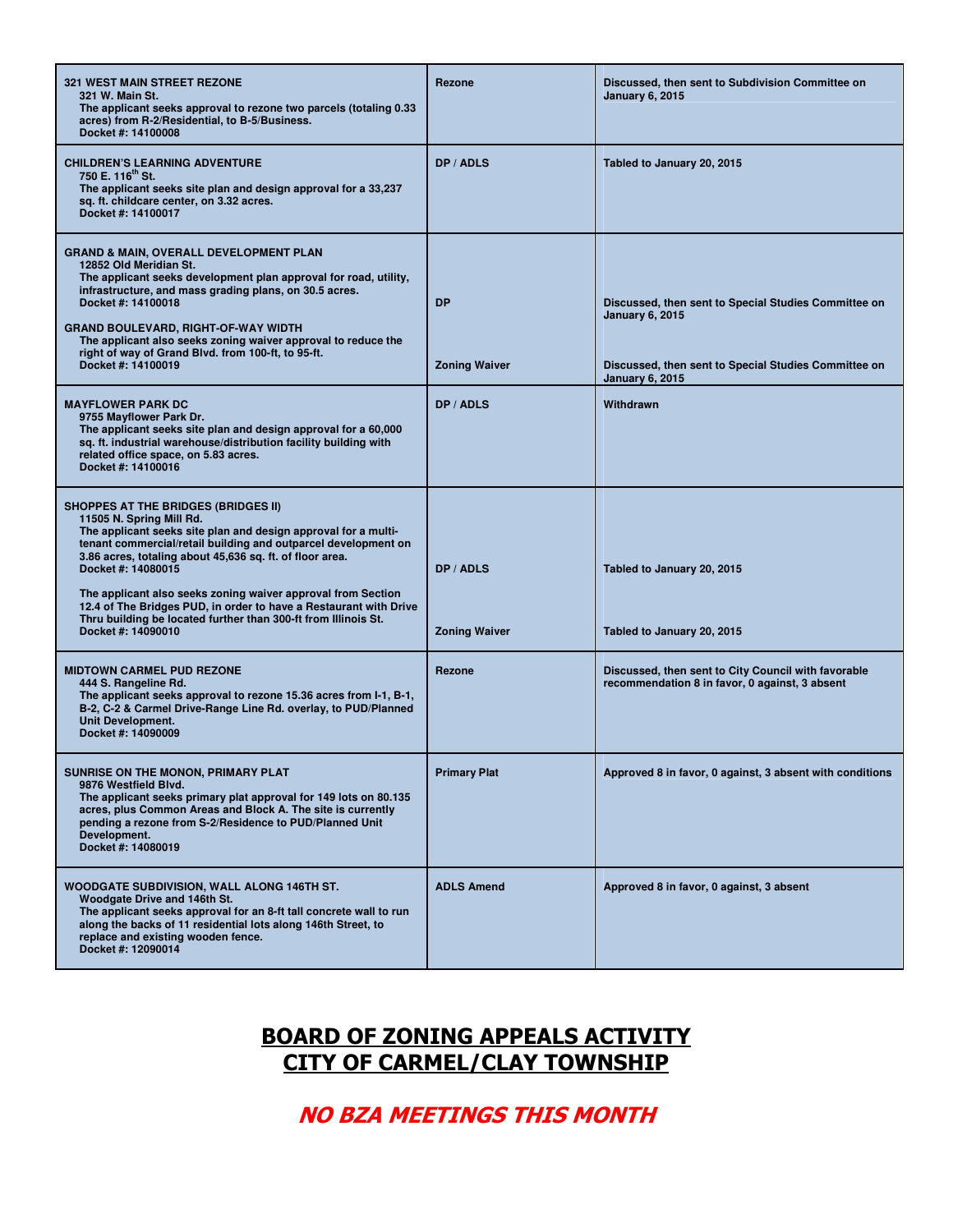# **City of Carmel Monthly Permits Issued Page 1**

|  | Date: 1/5/2015 |  |
|--|----------------|--|
|--|----------------|--|

| Issue<br>Date                                                                                                           | Status | Permit<br>Lot<br>NO. | Subdiv Name                      | <b>Property Address</b>               | Permit Type Description               | Estimated<br>Cost of<br>Construction | Sq Ft    | <b>Contractor Name</b>           | <b>Contractor Address</b> | Cont.City            | Cont.<br>State | Cont.<br>Zip | Cont.Phone           | Propety Owner (as listed<br>per applicant) | Owner Adrs                     | Owner City         | Owner<br>State | Owner<br>Zip |
|-------------------------------------------------------------------------------------------------------------------------|--------|----------------------|----------------------------------|---------------------------------------|---------------------------------------|--------------------------------------|----------|----------------------------------|---------------------------|----------------------|----------------|--------------|----------------------|--------------------------------------------|--------------------------------|--------------------|----------------|--------------|
| 12/01/14                                                                                                                |        | 4110143 49           | CAMDEN WALK                      | 9890 TOWNE LN S                       | RESIDENTIAL SINGLE FAMILY DWELLING    | \$575,000                            | 6.578    | STEVEN A. WILSON, INC            | P.O. BOX 649              | CARMEL               |                | 6082         | 317) 846-255         | TEVEN A. WILSON, INC.                      | P.O. BOX 649                   | CARMEL             |                | 46082        |
|                                                                                                                         |        | 4110148 57           | <b>VILSON'S VILLAGE</b>          | <b>504 OAK DR</b>                     | RESIDENTIAL REMODEL                   | \$2,000                              | 200      | <b>PERRIN, BEN &amp; EMMIE</b>   | <b>504 OAK DR</b>         | CARMEL               |                |              | (612) 237-2782       | ERRIN, BEN & EMMIE                         | <b>504 OAK DR</b>              | CARMEL             |                | 46032        |
| 12/02/14                                                                                                                |        | 4110130 11           | <b>AREY'S ADDITION</b>           | 131 1ST AVE NE                        | RESIDENTIAL SINGLE FAMILY DWELLING    | \$481,000                            | 5,833    | OLD TOWN DESIGN GROUP            | 132 RANGELINE RD S        | CARMEL               |                |              | (317) 626-848        | ROWN, JOHN R & DEBORAH F                   | 2585 BESSMORE PARK RD          | ROCHESTER          |                | 46975        |
|                                                                                                                         |        | 4110133 50           | <b>BELLEWOOD</b>                 | 4452 SCHMIDLER DR                     | RESIDENTIAL SINGLE FAMILY DWELLING    | \$492,000                            | 7,057    | PULTE HOMES OF INDIANA           | 1590 N MERIDIAN ST #530   | CARMEL               |                |              | (317) 575-235        | PULTE HOMES OF INDIANA                     | 1590 N MERIDIAN ST #530        | CARMEL             |                | 46032        |
|                                                                                                                         |        | 411013               |                                  | 313 E CARMEL DR                       | <b>TEMPORARY USE SPECIAL EVENT</b>    | \$0                                  | $\Omega$ | A CLASSIC RENTAL                 | 1333 E 86TH ST            | <b>INDIANAPOLIS</b>  |                | 46240        | (317) 253-0586       | V & J LAND HOLDINGS LLC                    | 313 CARMEL DR E                | CARMEL             |                | 46032        |
|                                                                                                                         |        | 4110147              | <b>GLEN OAKS</b>                 | 3436 GLEN OAKS CT                     | RESIDENTIAL SINGLE FAMILY DWELLING    | \$775,000                            | 7.459    | GOLL NER HOMES                   | 20102 JAMES RD            | <b>NOBLESVILLE</b>   |                | <b>SOBS</b>  | (317) 773-9343       | GOLLNER CONSTRUCTION COMPANY INC           | 10102 JAMES RD                 | NOBLESVILLE        |                | 46062        |
|                                                                                                                         |        | 4110154              | HADLEY GROVE                     | 2664 HADLEY GROVE DR S                | RESIDENTIAL SINGLE FAMILY DWELLING    | \$290,103                            | 3,356    | M/I HOMES                        | 8500 KEYSTONE CROSSING    | <b>INDIANAPOLIS</b>  |                | 6240         | (317) 255-9900       | <b>M/I HOMES</b>                           | 8500 KEYSTONE CROSSING STE 590 | <b>NDIANAPOLIS</b> |                | 46240        |
|                                                                                                                         |        | 412000               |                                  | <b><i>NORK DONE IN CLIENTS</i></b>    | <b>MASSAGE THERAPIST PERMIT</b>       | \$0                                  | $\Omega$ | STOHLER, MEGAN                   | 2009 EUCLID DR            | ANDERSON             |                |              | 765) 609-132         | <b>ELF EMPLOYED</b>                        |                                | CARMEL             |                |              |
|                                                                                                                         |        | 4120009              | YCAMORE FARM                     | 1484 REGENCY LN                       | <b>ELECTRICAL PERMIT/INSPECTION</b>   | \$0                                  | $\Omega$ | <b>BARTH ELECTRIC</b>            | 934 N ILLINOIS            | <b>INDIANAPOLIS</b>  |                | 520:         | (317) 924-622        | USCHOR, DANIELLE                           | 1484 REGENCY LANE              | CARMEL             |                | 46033        |
| 12/03/14                                                                                                                |        | 4110044              |                                  | 130/1140 MOHAWK HILLS DR              | RESIDENTIAL MULTI-FAMILY              | \$245,000                            | 16,000   | <b>BUCKINGHAM COMPANIES</b>      | <b>941 N MERIDIAN ST</b>  | <b>INDIANAPOLIS</b>  |                | 6204         | (317) 974-1234       | <b>ILICKINGHAM COMPANIES</b>               | <b>941 N MERIDIAN ST</b>       | <b>NDIANAPOLIS</b> |                | 46204        |
|                                                                                                                         |        | 4110045              |                                  | 1254/1264 GOLFVIEW DR                 | RESIDENTIAL MULTI-FAMILY              | \$245,000                            | 16,000   | <b>BLICKINGHAM COMPANIES</b>     | 941 N MERIDIAN ST         | <b>INDIANAPOLIS</b>  |                |              | 46204 (317) 974-1234 | BUCKINGHAM COMPANIES                       | 941 N MERIDIAN ST              | <b>NDIANAPOLIS</b> |                | 46204        |
|                                                                                                                         |        | 4110128<br>83        | <b>WESTMONT</b>                  | 1578 NORIC CT                         | RESIDENTIAL SINGLE FAMILY DWELLING    | \$270,000                            | 4,761    | <b>RYLAND HOMES</b>              | 9025 N RIVER RD #100      | <b>INDIANAPOLIS</b>  |                | 46240        | (317) 846-4200       | RYLAND HOMES                               | 9025 N RIVER RD #100           | <b>NDIANAPOLIS</b> |                | 46240        |
|                                                                                                                         |        | 4110150              | PRING RUN ESTATES                | 10902 CROOKED STICK LN                | RESIDENTIAL SINGLE FAMILY DWELLING    | \$1,550,000                          | 7.052    | WEDGEWOOD BUILDING CO., LLO      | 32 1ST ST NE              | CARMEL               |                | 603:         |                      | STES, WE                                   | 1680 W MAIN ST                 | ARMEL              |                | 46032        |
|                                                                                                                         |        | 4110156              | THE MEADOWS AT THE LEGAC         | 4043 KNIGHTSTOWN EAST DR              | RESIDENTIAL SINGLE FAMILY DWELLING    | \$156,000                            | 4,612    | <b>RYLAND HOMES</b>              | 9025 N RIVER RD #100      | <b>INDIANAPOLIS</b>  |                | 6240         | (317) 846-4200       | RYLAND HOMES                               | 9025 N RIVER RD #100           | <b>NDIANAPOLIS</b> |                | 46240        |
|                                                                                                                         |        | 4120002              | VILLAGE OF WESTCLAY              | <b>12859 HORBECK ST</b>               | RESIDENTIAL SINGLE FAMILY DWELLING    | \$400,000                            | 4,631    | <b>B KLAIN CONSTRUCTION, LLC</b> | 159 GLEBE ST #200         | CARMEL               |                | SO3:         | (317) 846-999        | <b>B KLAIN BUILDERS</b>                    | 159 GLEBE ST., STE 200         | CARMEL             |                | 46032        |
| 12/04/14                                                                                                                |        | 4110065              | <b>IOHNSON ADDITION</b>          | 12 PARK LN                            | RESIDENTIAL DETACHED GARAGE OR CARPOR | \$28,000                             | 864      | <b>MILLWOOD HOMES</b>            | PO BOX 3024               | CARMEL               |                | <b>SORS</b>  | (317) 443-810        | <b>RATHER, TERRY</b>                       | 12 PARK LANE                   | CARMEL             |                | 46032        |
|                                                                                                                         |        | 4110157              | <b>ILLAGE OF WESTCLAY</b>        | <b>833 LIMEHOUSE ST</b>               | RESIDENTIAL ACCESSORY STRUCTURE       | \$120,000                            | 600      | ROBBINS, JOHN                    | 833 LIMEHOUSE ST          | CARMEL               |                |              | (317) 710-5055       | <b>RSAY, JAMES</b>                         | 833 LIMEHOUSE ST               | ARMEL              |                | 46032        |
|                                                                                                                         |        | 4120023              |                                  | 3012 WESTFALL PARKWAY                 | ELECTRICAL PERMIT/INSPECTION          | \$0                                  | $\Omega$ | FRYE ELECTRIC                    | 10834 E. U.S. HIGHWAY 36  | PLAINFIELD           |                | 46123        | (317) 271-1099       | BUSH DEVELOPMENT CO                        | 221 4TH ST E                   | CINCINNAT          |                | 45202        |
| 12/05/14                                                                                                                |        | 4110023              | <b>GRAY OAKS</b>                 | 14295 GRAY OAKS COURT                 | RESIDENTIAL SINGLE FAMILY DWELLING    | \$770,000                            | 8,981    | OLD TOWN DESIGN GROUP            | 132 RANGELINE RD S        | CARMEL               |                |              | (317) 626-848        | <b>NONG, HENRY &amp; BISHOP, CHRISTINE</b> | 4295 GRAY OAKS COURT           | CARMEL             |                | 46033        |
|                                                                                                                         |        | 411007               |                                  | 11 CONGRESSIONAL BLVD 2ND FLOOR       | COMMERCIAL REMODEL                    | \$82,000                             | 2.300    | AUTH CONSTRUCTION, LLC           | 11 CONGRESSIONAL BLVD     | CARMEL               |                |              | (317) 848-650        | ROTECTIVE INSURANCE COMPANY                | 1 CONGRESSIONAL BLVD STE 500   | <b>ARMEL</b>       |                | 46032        |
|                                                                                                                         |        | 411013               | <b><i>NEST CARMEL CENTER</i></b> | 4335 106TH STW #700                   | COMMERCIAL TENANT FINISH              | \$50,000                             | 3,100    | CALMES, GREGORY SCOTT            | 454 JOHNSON LANE, SUITE   | <b>BROWNSBURG IN</b> |                | 6112         | (217) 433-144        | AWNDALE PLAZA LLC                          | 4335 106TH ST W                | CARMEL             |                | 46032        |
|                                                                                                                         |        | 4110136              |                                  | 200 S RANGE LINE RD #231, #248 & #250 | COMMERCIAL REMODEL                    | \$222.635                            | 3.491    | SIGNATURE CONSTRUCTION, LL       | 720 THIRD AVE SW          | CARMEL               |                |              | (317) 817-036        | NDIANA DESIGN CENTER LLC                   | 770 THIRD AVE SW               | CARMEL             |                | 46032        |
|                                                                                                                         |        | 4120004              | <b>BALLANTRAE</b>                | <b>14547 BALLANTRAE CIR</b>           | RESIDENTIAL SINGLE FAMILY DWELLING    | \$525,000                            | 3.337    | <b>SLM HOMES</b>                 | P.O. BOX 4102             | CARMEL               |                | 3808         | (317) 846-7709       | <b>STRACK, DON</b>                         | 10 W MAIN ST #267              | CARMEL             |                | 46032        |
|                                                                                                                         |        | 4120007              | RIDGE AT THE LEGACY, THE         | <b>S738 BRAUER CT</b>                 | RESIDENTIAL SINGLE FAMILY DWELLING    | \$300,000                            | 4,871    | RYAN HOMES INC                   | 685 PRIORITY WAY S DR     | <b>INDIANAPOLIS</b>  |                | 6240         | (317) 819-2623       | RYAN HOMES INC                             | 3685 PRIORITY WAY S DR         | NDIANAPOLIS        |                | 46240        |
| 12/08/14                                                                                                                |        | 4110041              |                                  | 1217 S RANGE LINE RD                  | COMMERCIAL ADDITION & REMODEL         | \$5,900,000                          | 86,422   | PDT ARCHITECTS                   | 360 W FOURTH ST           | <b>CINCINNATI</b>    |                | 5202         | (513) 744-2969       | KROGER-CENTRAL                             | 5960 CASTLEWAY WEST DR         | <b>NDIANAPOLIS</b> |                | 46258        |
|                                                                                                                         |        | 4110080              | <b>GRAY OAKS</b>                 | 4736 GRAY OAKS DRIVE                  | RESIDENTIAL SINGLE FAMILY DWELLING    | \$770,000                            | 7,197    | OLD TOWN DESIGN GROUP            | 132 RANGELINE RD S        | CARMEL               |                |              | (317) 626-8486       | KEISER, TODD & MELISA                      | 4736 GRAY OAKS DR              | CARMEL             |                | 46033        |
|                                                                                                                         |        | 411013               | ARKWOOD CROSSING                 | 250 96TH ST E #150                    | COMMERCIAL REMODEL                    | \$14,476                             | 2.682    | DUKE CONSTRUCTION                | 600 E 96TH ST #100        | INDIANAPOLIS         |                | 624          | (317) 808-6000       | DUKE REALTY. L.P                           | 600 96TH ST E #100             | NDIANAPOLIS        |                | 46240        |
|                                                                                                                         |        | 411015               |                                  | 635 W. MAIN ST - CELL TOWER           | COMMERCIAL CELL TOWER                 | \$8,000                              | 100      | JDH CONTRACTING, INC.            | 8109 NETWORK DR.          | PLAINFIELD           |                | 6168         | (317) 839-0520       | <b>CROWN CASTLE</b>                        | 2000 CORPORATE DR              | CANONSBURG         |                | 15317        |
|                                                                                                                         |        | 4110159              | CHERRY TREE GROVE                | 4531 SMICKLE LN                       | RESIDENTIAL REMODEL                   | \$20,000                             | 900      | ULLER, JAMES J                   | 4531 SMICKLE LANE         | CARMEL               |                |              |                      | ULLER, JAMES & BARB                        | 2506 LYNNWOOD BLVD             | CARMEI             |                | 46033        |
| 12/09/14                                                                                                                |        | 4110158              |                                  | 1711 N COLLEGE AVE #140               | COMMERCIAL TENANT FINISH              | \$190,000                            | 11,600   | CAPITOL CONSTRUCTION             | 1051 VILLAGE SQUARE LAN   | <b>FISHERS</b>       |                | <b>SO38</b>  |                      | 711 N COLLEGE LLC                          | 1711 N COLLEGE AVE             | CARMEL             |                | 46032        |
|                                                                                                                         |        | 4120011<br>55        | <b>SADDLEBROOK AT SHELBORN</b>   | 12044 COPPERFIELD DR                  | RESIDENTIAL SINGLE FAMILY DWELLING    | \$690,000                            | 6,018    | RMB BUILDING INC                 | 167 FINCHLEY RD           | CARMEL               |                | 5032         | (317) 587-1388       | <b>RMB BUILDING INC</b>                    | 167 FINCHLEY RD                | <b>ARMEL</b>       |                | 46032        |
|                                                                                                                         |        | 4120021              | HADLEY GROVE                     | 2594 HADLEY GROVE DR N                | RESIDENTIAL SINGLE FAMILY DWELLING    | \$282,593                            | 3,473    | M/I HOMES                        | 8500 KEYSTONE CROSSING    | <b>INDIANAPOLIS</b>  |                | 6240         | (317) 255-9900       | M/I HOMES                                  | 8500 KEYSTONE CROSSING STE 590 | <b>NDIANAPOLIS</b> |                | 46240        |
| 12/10/14                                                                                                                |        | 4120013              | <b>MERIDIAN NORTH MEDICAL</b>    | N 13590-B MERIDIAN ST                 | <b>COMMERCIAL TENANT FINISH</b>       | \$250,000                            | 3.300    | FCC DEVELOPMENT CORP             | 3590-B NORTH MERIDIAN #   | CARMEL               |                |              | (317) 846-580        | <b>MERIDIAN NORTH MEDICAL</b>              | 6214 NORTHWIND DR              | ARMEL              |                | 46032        |
| 12/11/14                                                                                                                |        | 2120054              |                                  | WORK DONE IN CLIENTS                  | <b>MASSAGE THERAPIST PERMIT</b>       | \$0                                  | $\Omega$ | YAN, PING                        | 6714 GREENSBORO DR        | VESTFIELD            |                | 6074         | (317) 896-158        | SELF EMPLOYED                              |                                | CARMEL             |                |              |
|                                                                                                                         |        | 4120018              | <b>CAMDEN WALK</b>               | 2486 TURNING LEAF LN                  | RESIDENTIAL ADDITION-ROOM(S           | \$100,000                            | 400      | <b>BBG CONSTRUCTION</b>          | 5034 DECLARATION DR       | <b>NESTFIELD</b>     |                | 6074         | (317) 250-852        | HOMPSON, TERRY                             | 2486 TURNING LEAF LANE         | CARMEL             |                | 46032        |
|                                                                                                                         |        | 412002               | <b>OVERBROOK FARMS</b>           | 4429 PEMBERTON LANE                   | RESIDENTIAL SINGLE FAMILY DWELLING    | \$331,000                            | 7,482    | <b>ISCHER HOMES</b>              | 6602 E. 75TH ST STE 400   | NDIANAPOLIS          |                | 6250         | (317) 348-250        | <b>ISCHER HOMES</b>                        | 602 E. 75TH ST STE 400         | <b>NDIANAPOLIS</b> |                | 46250        |
| 12/12/14                                                                                                                |        | 4120034              |                                  | 10514 HUSSEY LN                       | <b>DEMOLITION</b>                     | \$13,000                             | 1,194    | CASEY-BERTRAM CONSTRUCTION       | 5780 E 25TH ST            | NDIANAPOLIS          |                |              | 46218 (317) 546-3366 | <b>OSBORNE, JOE</b>                        | 0504 HUSSEY LN                 | CARMEL             |                | 46032        |
|                                                                                                                         |        | 4120051              | HOLADAY HILLS AND DALES          | 0120 HILLSDALE DR                     | ELECTRICAL PERMIT/INSPECTION          | \$0                                  | $\Omega$ | ASHPAUGH ELECTRIC. INC           | 7902 N US 31, STE 5       | WESTFIELD            |                | 46074        | (317) 896-2605       | <b>IEASLEY, CAMERON</b>                    | 10120 HILLSDALE                | CARMEL             |                | 46032        |
| 12/15/14                                                                                                                |        | 4110161              | SADDLE CREEK                     | 4402 CHARIOTS WHISPER DR              | RESIDENTIAL REMODEL                   | \$38,000                             | 1,274    | NORTH RIDGE CONSTRUCTION         | PO BOX 823                | WESTFIELD            |                | 6074         | (317) 417-988        | CAFFREY, MATTHEW B & ELIZABETH             | 4402 CHARIOTS WHISPER DR       | CARMEL             |                | 46074        |
|                                                                                                                         |        | 4120046              | <b>WEXLEY CHASE</b>              | 3438 WEXLEY CT                        | RESIDENTIAL REMODEL                   | \$20,000                             | 737      | <b>BROOKS, JEREMY</b>            | 3438 WEXLEY CT            | CARMEL               |                |              |                      | ROOKS, JEREMY                              | 3438 WEXLEY CT                 | CARMEL             |                | 46032        |
|                                                                                                                         |        | 4120054              |                                  | NW CORNER OF 136TH ST & ELGIN         | ELECTRICAL PERMIT/INSPECTION          | \$0                                  | $\Omega$ | HE HOOSIER CO                    | 5421 W 86TH ST            | <b>INDIANAPOLIS</b>  |                | 6268         | (317) 872-8125       | CITY OF CARMEL                             | ONE CIVIC SQUARE               | CARMEL             |                | 46032        |
|                                                                                                                         |        | 4120055              |                                  | 748 W 136TH ST                        | <b>ELECTRICAL PERMIT/INSPECTION</b>   | \$0                                  |          | HE HOOSIER CO                    | 5421 W 86TH ST            | <b>INDIANAPOLIS</b>  |                | 16268        | (317) 872-8125       | CITY OF CARMEL                             | ONE CIVIC SQUARE               | CARMEL             |                | 46032        |
| \$21,565,682.00<br><b>Total Permits: 74</b><br><b>Total Estimated Cost of Construction:</b><br>Total Sq.Ft.:<br>337,486 |        |                      |                                  |                                       |                                       |                                      |          |                                  |                           |                      |                |              |                      |                                            |                                |                    |                |              |

Status(Stat Column) codes mean: O=Open/incomplete; C=Closed/completed (includes completed permits where C/O's are not issued-like demolition or separate electrical permits);<br>E=Expired-project may or may not have been compl